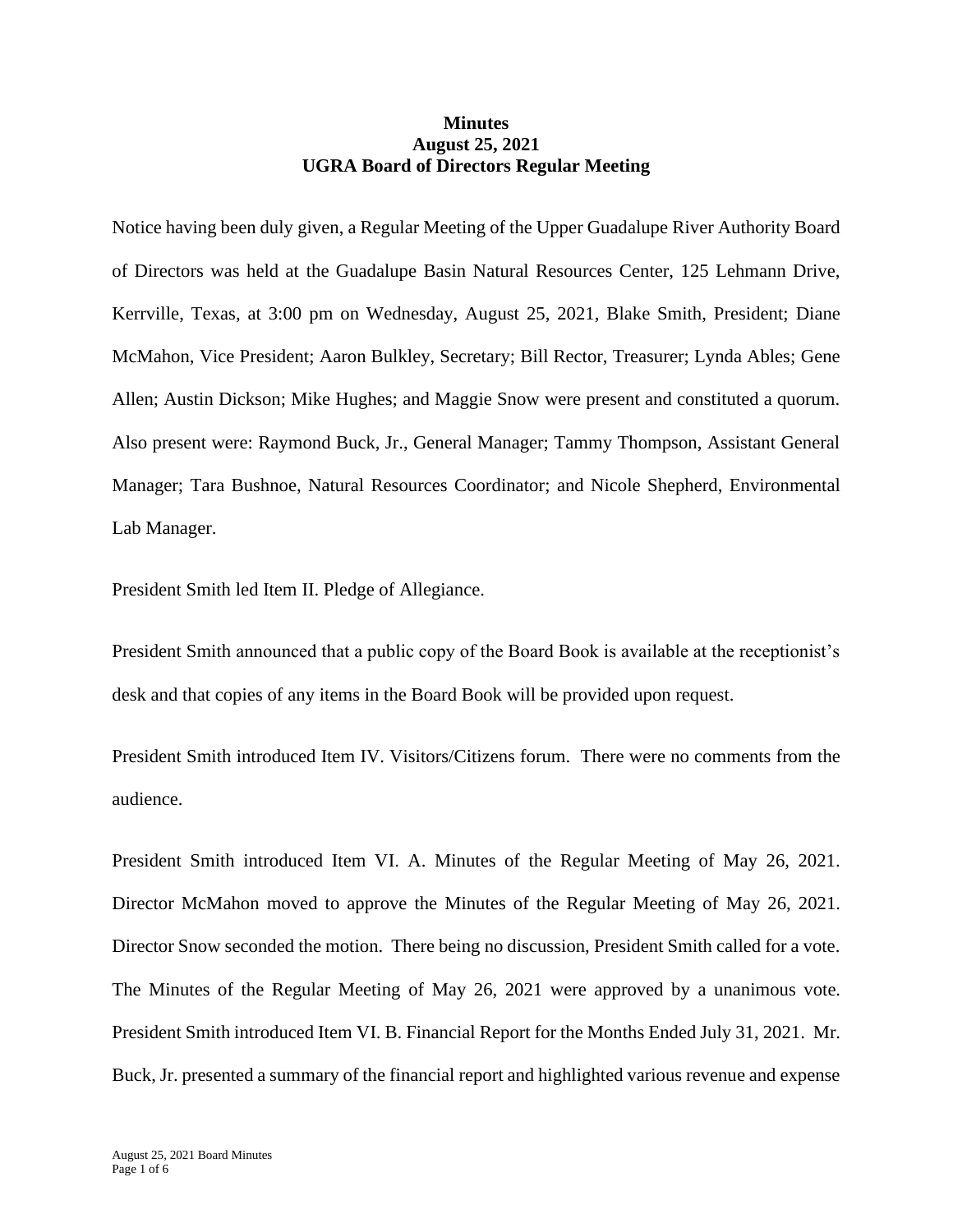accounts. Director Ables moved to approve the Financial Report for the Months Ended July 31, 2021. Director Dickson seconded the motion. There being no discussion, President Smith called for a vote. The Financial Report for the Months Ended July 31, 2021 was approved by a unanimous vote. President Smith introduced Item VII. C. Quarterly Investment Report for Quarter Ended June 30, 2021. Mr. Buck, Jr. presented the investment report to the Board. Director Allen moved to approve the Quarterly Investment Report for the Quarter Ended June 30, 2021. Director Snow seconded the motion. There being no discussion, President Smith called for a vote. The Quarterly Investment Report for the Quarter Ended June 30, 2021 was approved by a unanimous vote.

President Smith introduced Item VII. Presentation and Discussion of Committee Reports. The following is a summary of the committee reports:

- A. Executive Committee:
	- President Smith provided the following committee updates: o Met on 08/17/21 and discussed items on the Agenda

## B. Human Resources Committee:

- President Smith provided the following committee updates:
	- o Met on 08/12/21 and discussed the following:
		- The FY22 budget
		- Items on the Agenda
- C. Public Outreach Committee:
	- President Smith provided the following committee updates:
		- o Met on 08/10/21 and discussed the following:
			- New projects
			- Budget for FY22
	- Mr. Buck, Jr. reported that the rainwater catchment system rebate program funded 10 applications since the last Board Meeting. Since the beginning of the program in March 2011, a total of 534 applications have been funded for \$30,255. To date in FY21, a total of 31 applications have been funded for \$4,010.
- D. Water Quality Committee:
	- Director Rector provided the Board with a handout of committee meeting notes and gave the following committee updates:
		- o Met on 08/12/21 and discussed the following: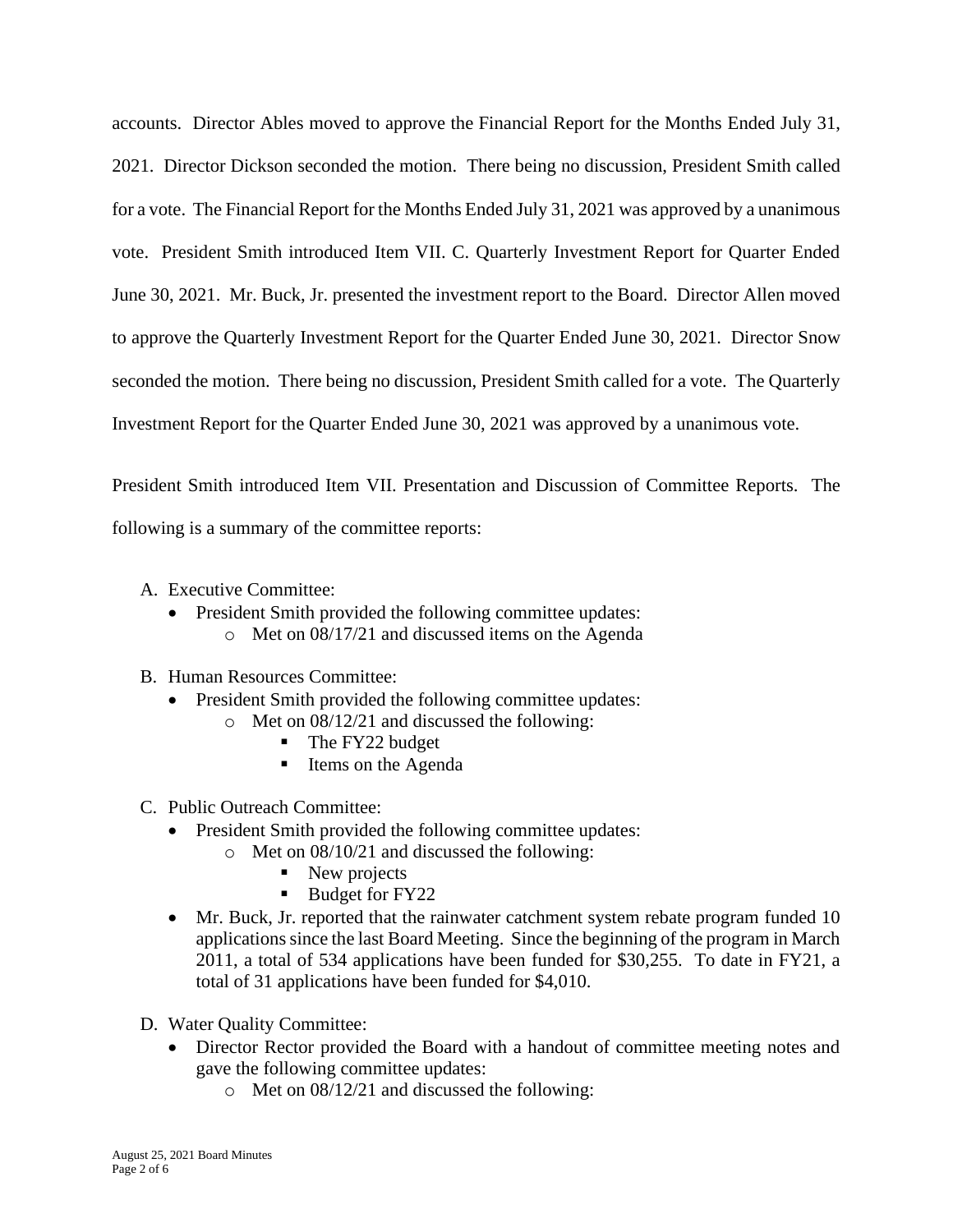- Review of new projects
- **•** FY22 budget
- Mr. Buck, Jr. reported that the water enhancement through brush management cost share program funded one application since the last Board Meeting. Since the beginning of the program in January 2010, a total of 164 applications have been funded for \$515,963 and treated approximately 13,573 acres. To date in FY21, 17 applications have been funded for \$52,942 and treated approximately 1,086 acres.
- E. Watershed Stewardship Committee:
	- Director Bulkley provided the following committee updates:
		- o Met on 08/12/21 and discussed the following:
			- A review of existing and new projects
			- Budget for FY22
	- Director Bulkley presented an update on the Feral Hog Management Program to the Board.
	- General discussion followed regarding hog trapping
- F. Education Committee:
	- Director Snow provided the following committee updates:
		- o Met on 08/10/21 and discussed the following:
			- FY22 budget
			- New and existing projects
- G. Guadalupe- Blanco River Trust:
	- Directors McMahon and Snow provided the following updates:
		- o Met on 08/11/21 and discussed the following:
			- Budget
			- Accreditation
			- New staff update

President Smith introduced Item VIII. Proposed Fiscal Year 2022 Budget. Mr. Buck, Jr. presented

the draft proposed budget to the Board by highlighting proposed revenue and expenses for FY22.

General discussion followed. The draft proposed budget is presented as supporting information in

determining the tax rate needed to fund the items in the budget. As this was a presentation only,

no action was taken.

President Smith introduced Item IX. Proposal of Tax Rate for Tax Year 2021 (FY22) and Setting

of a Public Hearing on Said Proposed Tax Rate. Mr. Buck, Jr. presented the proposed rate and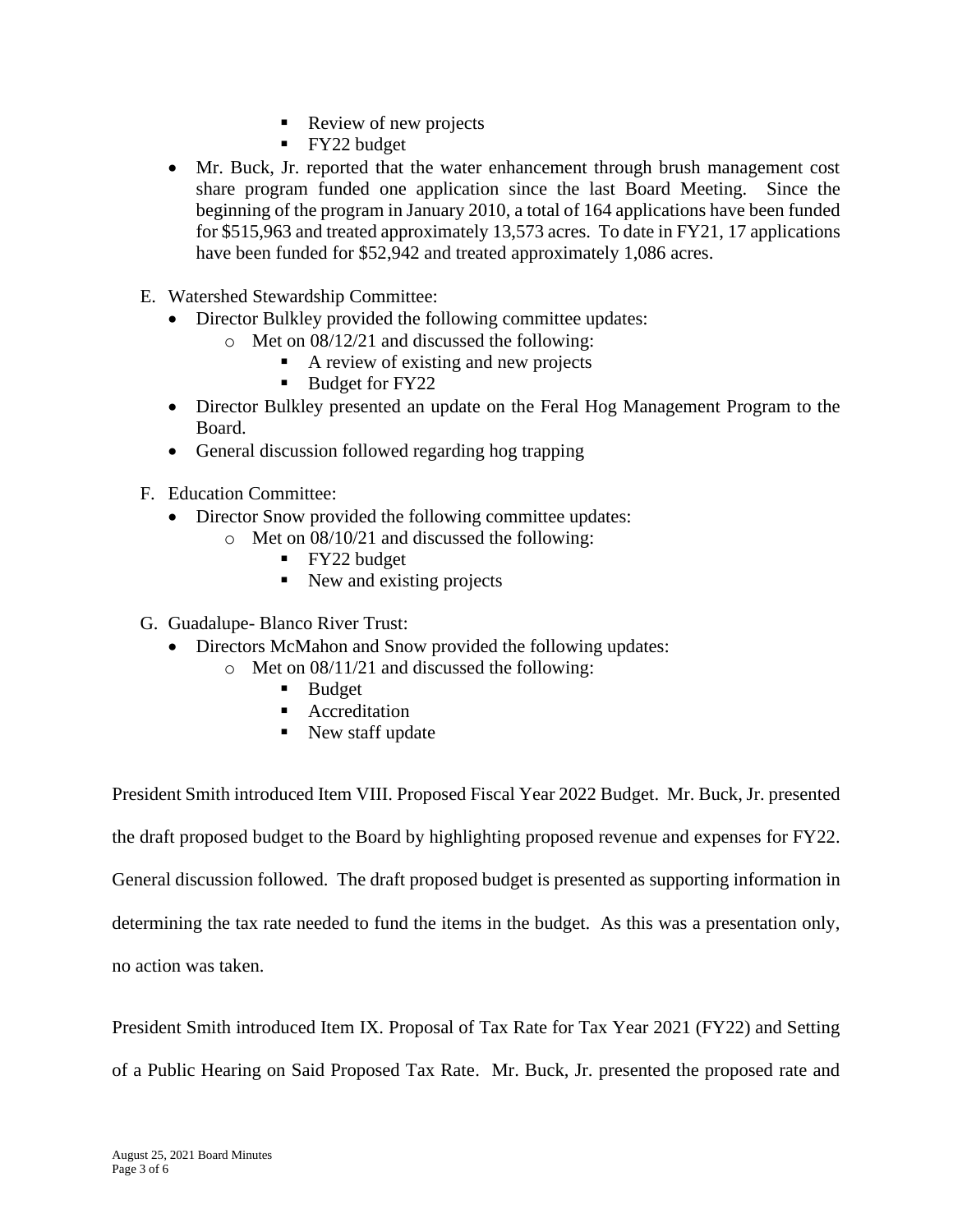dates of the public hearing to the Board. Director Rector moved to approve Resolution No. 2021- 13 Approving the Proposed Tax Rate and Setting Date and Time for a Public Hearing. Director Snow seconded the motion. There being no discussion, President Smith called for a vote. Resolution No. 2021-13 was approved with Lynda Ables, Gene Allen, Bill Rector, Aaron Bulkley, Blake Smith, Diane McMahon, Mike Hughes, Maggie Snow, and Austin Dickson voting "aye" and zero "nays."

President Smith introduced Item X. Contract with Texas Municipal League for UGRA Employee Insurance. Mr. Buck, Jr. presented the contract to the Board. Director Bulkley moved to approve Resolution No. 2021-14 authorizing an employee insurance contract with TML, for Option 4, detailed on Attachment A. Director Hughes seconded the motion. There being no discussion, President Smith called for a vote. Resolution No. 2021-14 was approved by a unanimous vote.

President Smith introduced Item XI. Independent Auditor Selection. Director Hughes moved to approve Resolution No. 2021-15 selection of Ede and Company as UGRA's Independent Financial Auditor for FY22 (FY21 financials). Director McMahon seconded the motion. There being no discussion, President Smith called for a vote. Resolution No. 2021-15 was approved by a unanimous vote.

President Smith introduced Item XII. Depository Selection. Mr. Buck, Jr. presented the details of the depository selection to the Board. Director Hughes moved to approve Resolution No. 2021- 16 approving Happy State Bank as UGRA's depository bank. Director Ables seconded the motion. There being no discussion, President Smith called for a vote. Resolution No. 2021-16 was approved by a unanimous vote.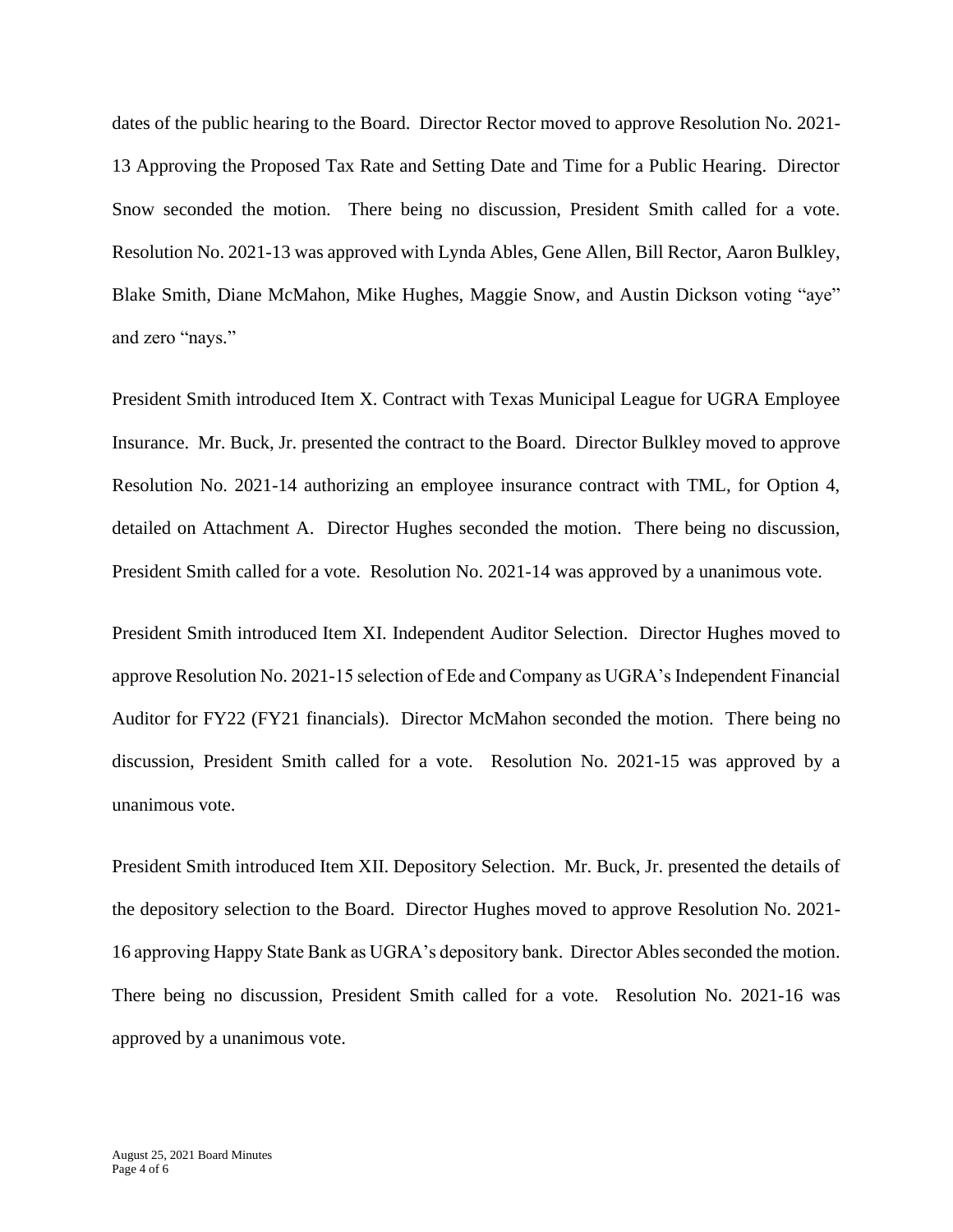President Smith introduced Item XIII. Authorize Contract with dwg., Sustainable Design and Low-Impact Development Consultant. Mr. Buck, Jr. presented the contract to the Board. Director Bulkley and Ms. Bushnoe added additional details for the Board. General discussion followed. Director Snow moved to authorize the General Manager to execute a contract with dwg. for services outlined in Attachment A in an amount not to exceed \$17,700. Director Allen seconded the motion. There being no further discussion, President Smith called for a vote. The motion was approved by a unanimous vote.

President Smith introduced Item XIV. Subagreement with GBRA for Clean Rivers Program (CRP). Director McMahon moved to approve Resolution No. 2021-17 Clean Rivers Program Subagreement for FY22/23. Director Bulkley seconded the motion. There being no discussion, President Smith called for a vote. Resolution No. 2021-17 was approved by a unanimous vote.

President Smith introduced Item XV. UGRA Sunset Self Evaluation Report. Mr. Buck, Jr. presented the Sunset self evaluation report to the Board. General discussion followed with direction to the General Manager to make anticipated changes to the report and to submit. Further general discussion followed.

President Smith introduced Item XVI. Appointment of Officer Nominating Committee for FY22 Officers. President Smith appointed Directors Mike Hughes, Bill Rector, Aaron Bulkley, and Diane McMahon to the Nominating Committee for FY22 Officers. Director Snow moved to approve the appointment of the Nominating Committee for FY22 Officers. Director Ables seconded the motion. There being no discussion, President Smith called for a vote. The motion was approved by a unanimous vote.